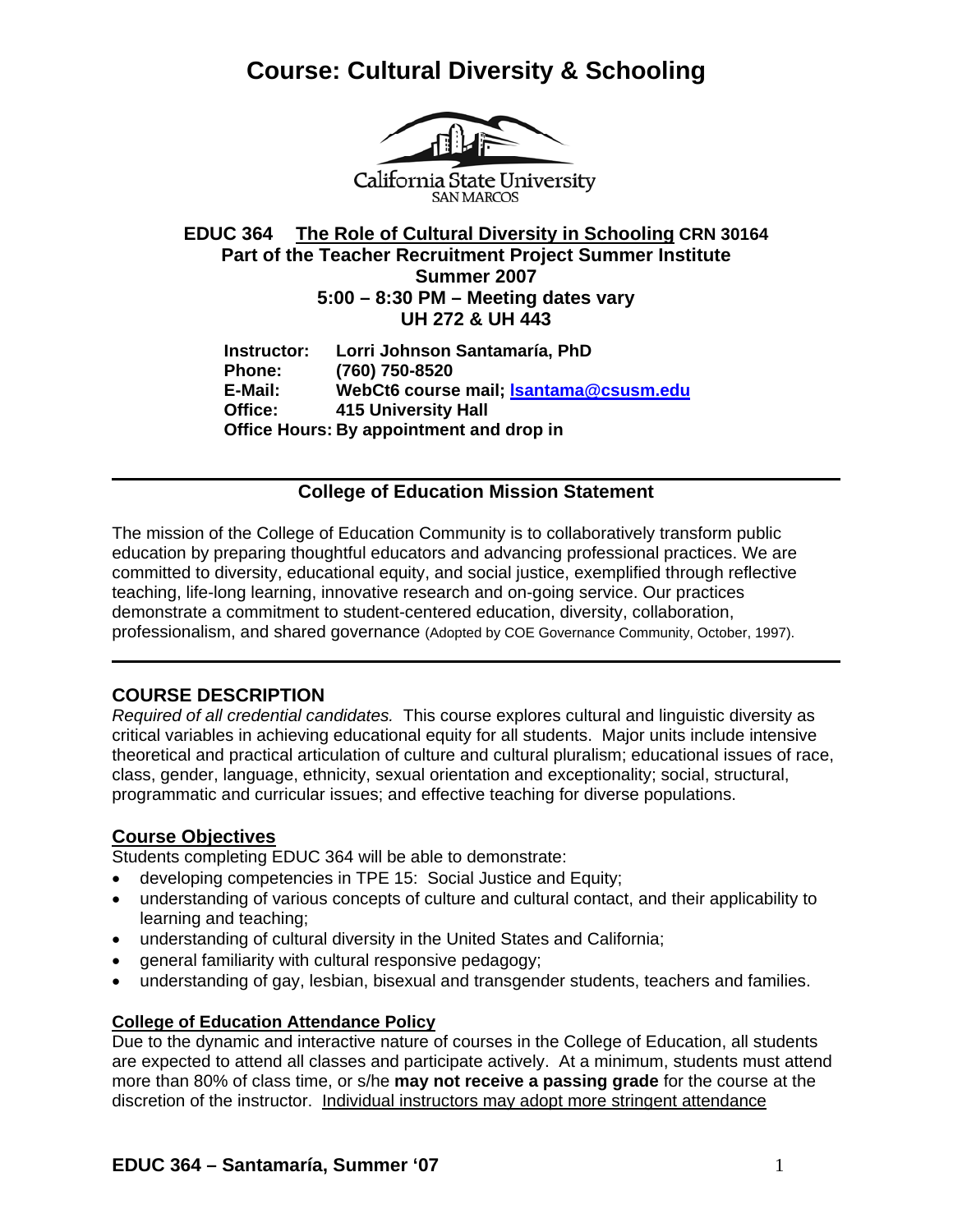requirements. Should the student have extenuating circumstances, s/he should contact the instructor as soon as possible. (*Adopted by the COE Governance Community, December, 1997*).

Students will lose 2 points from attendance/participation for each hour missed class.

#### **Authorization to Teach English Learners**

The credential program at CSUSM has been specifically designed to prepare teachers for the diversity of languages often encountered in California public school classrooms. The authorization to teach English learners is met through the infusion of content and experiences within the credential program, as well as additional coursework. Students successfully completing this program receive a credential with authorization to teach English learners. (Approved by the CCTC in SB 2042 Programs Standards, August, 2002).

### **Teacher Performance Expectation (TPE) Competencies**

This course is designed to help teachers seeking the Multiple or Single Subject(s) Credential to develop the skills, knowledge, and attitudes necessary to assist schools and districts in implementing an effective program for all students. The successful candidate will be able to merge theory and practice in order to realize a comprehensive and extensive educational program for all students. The course objectives, assignments, and assessments have been aligned with the CCTC standards for the Multiple and Single Subject(s) Credential. You can incorporate artifacts from this class into your final comprehensive portfolio. The following TPE is addressed in this course:

### *TPE 15: Social Justice and Equity*

Teacher candidates will be able to identify issues of social justice and equity in the classroom and can apply appropriate instructional strategies to ensure equal outcomes for diverse students. They will be familiar with ideas, definitions, and major theorists in the fields of multicultural education, social reconstruction, and democratic education. Pluralism and divergent perspectives on educating students will be the foundation of designing effective lessons and instructional practices for diverse students. Candidates will understand when and how to collaborate with others, especially curriculum specialists, community leaders, and parents on preparing relevant and appropriate instructional activities, curricular units, and school structures that would provide equitable outcomes for students from different linguistic, cultural, and social economic backgrounds.

### **GENERAL CONSIDERATIONS**

#### **Outcomes and Standards**

The context for, and scope of this course is aligned with standards for the Cross-cultural Language and Academic Development (CLAD) endorsement, as articulated by the California Commission on Teacher Credentialing (CTC), and as approved by the faculty of the College of Education in development of the program approval documents. (Note: As of 2002, the CLAD competencies are collectively referred to as an *Authorization to Teach English Learners*.) Further consideration has been given to the alignment of standards for multicultural education as articulated by the National Council for Accreditation of Teacher Education (NCATE), the Interstate New Teacher Assessment and Support Consortium (INTASC), and the National Board for Professional Teaching Standards (NBPTS). Emphasis is placed on learning outcomes (what you know and can demonstrate) rather than on inputs (putting in "seat time",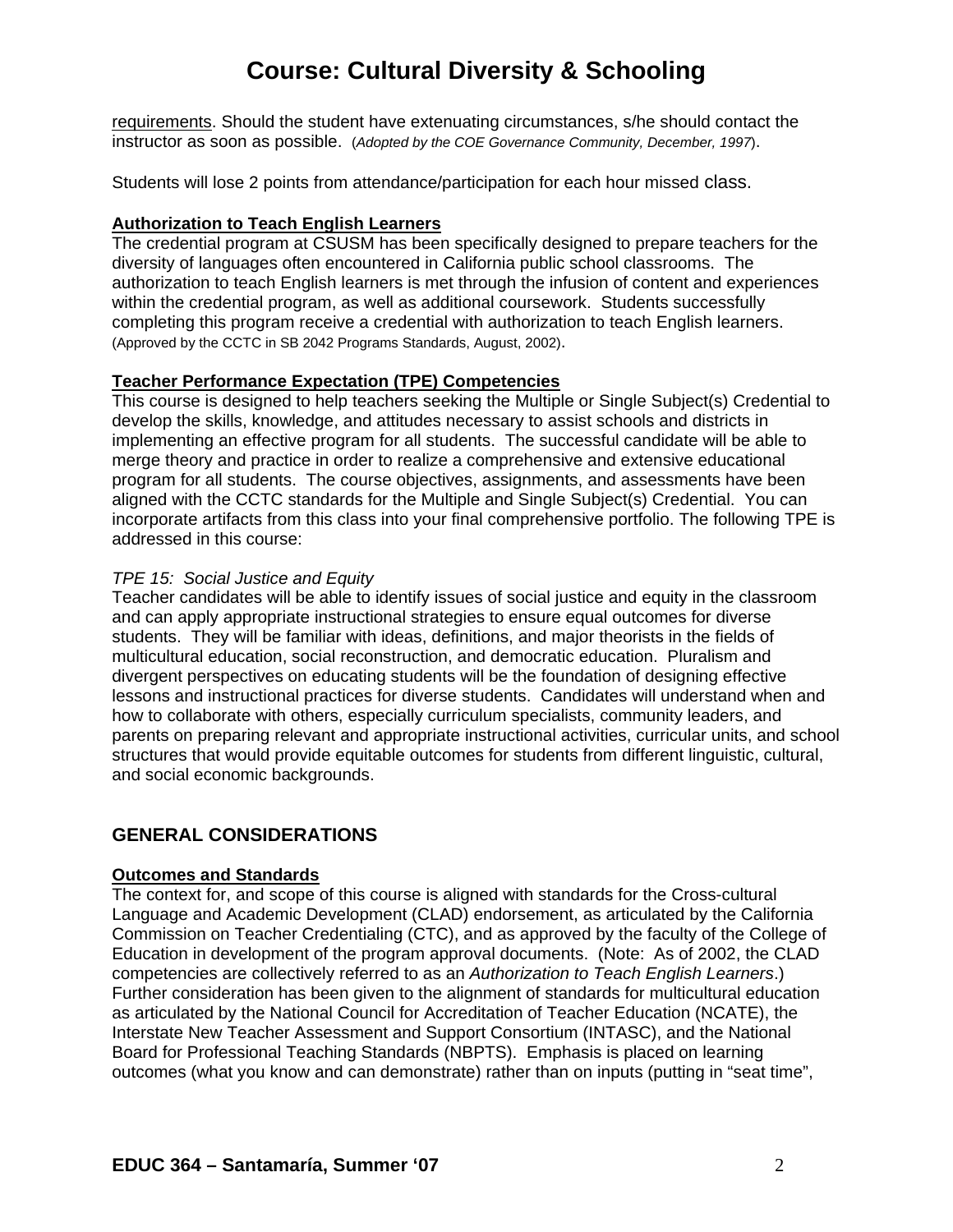meeting minimum criteria for assignments, checking off tasks and activities), and how these outcomes correspond to your potential to enhance student learning as a new teacher.

#### **Credential Program Recommendations**

As one of several evaluation methods, EDUC 364 course instructors are asked for feedback concerning credential candidates who are applying for programs at California State University San Marcos. Keep in mind that your professionalism and hard work in this class not only affect your course grade, but also indicate your readiness for a credential program. *Everything you do speaks. Make sure your actions speak a professional message.*

#### **Ability**

Every student has the right to equitable educational consideration and appropriate accommodation. Students having differing ability (mobility, sight, hearing, documented learning challenges, first language/English as a second language) are requested to contact the professor at the earliest opportunity. Every effort will be made to accommodate special need. Students are reminded of the availability of Disabled Student Services, the Writing Center, technology assistance in the computer labs, and other student support services available as part of reasonable accommodation for special needs students.

#### **Appeals**

Every student has the right to appeal grades, or appeal for redress of grievances incurred in the context of any class. Disputes may be resolved informally with the professor, or through the formal grades appeal process. For the latter, consult Dr. Kelly, Associate Dean.

#### **Students with Disabilities Requiring Reasonable Accommodations**

Students are approved for services through the Disabled Student Services Office (DSS). The DSS Office is located in Craven Hall 5205, and can be contacted by phone at (760) 750-4905 or TTY (760) 750-4909. Students authorized by DSS to receive reasonable accommodations should meet with their instructor during office hours or, in order to ensure confidentiality, in a more private setting.

#### **Use class time effectively**

#### **Interact professionally and collaborate responsibly with your colleagues**

Teacher education is a professional preparation program and students will be expected to adhere to standards of dependability, respect, academic honesty, and writing achievement. Please maintain a safe environment for discussion and learning. Students can express their varying viewpoints and still maintain respect for all voices. Take appropriate individual responsibility for your own learning in a democratic, collaborative, and reciprocal-learning environment. *Refrain from using laptops and other electronic devices for personal use during class.* The use of computers is strictly for our class purposes and when deemed appropriate.

#### **Writing**

In keeping with the All-University Writing Requirement, all three unit courses must have a writing component of at least 2,500 words (approx. 10 pages) which can be administered in a variety of ways.

#### **Academic Honesty**

It is expected that each student will do his or her own work, and contribute equitably to group projects and processes. If there is any question about academic honesty, consult the University Catalog.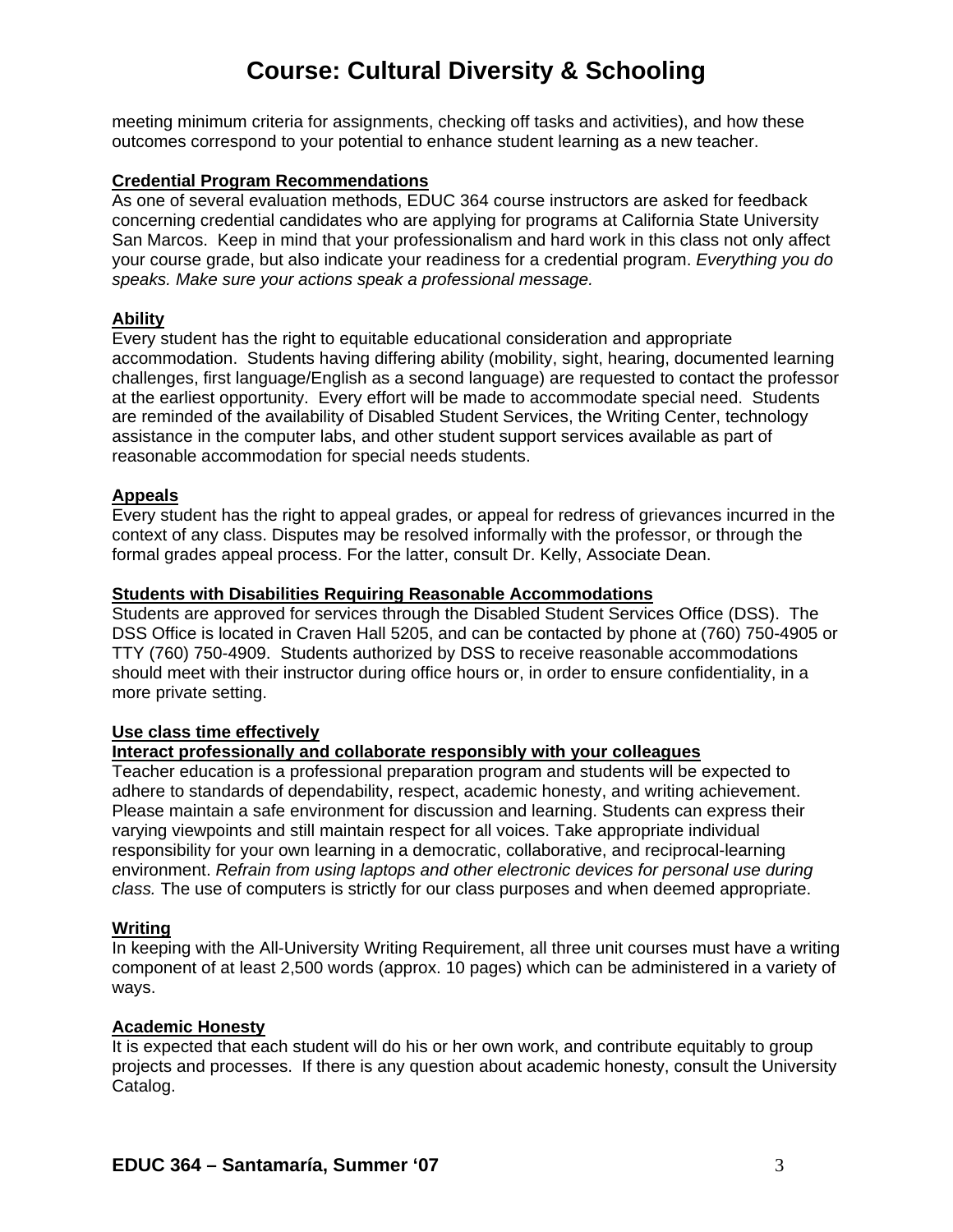#### **Plagiarism**

As an educator, it is expected that each student will do his/her own work, and contribute equally to group projects and processes. Plagiarism or cheating is unacceptable under any circumstances. If you are in doubt about whether your work is paraphrased or plagiarized see the Plagiarism Prevention for Students website http://library.csusm.edu/plagiarism/index.html. If there are questions about academic honesty, please consult the University catalog.

### **COURSE REQUIREMENTS**

#### **Required Text**

Nieto, S. (2004). *Affirming Diversity: The Sociopolitical Context of Multicultural Education*. Fourth Edition. Boston, MA: Pearson Education, Inc. ISBN: 0-205-38692-X

Spring, J. ( 2007). *Deculturalization and The Struggle for Equality*. Fifth Edition. New York: The McGraw Hill Companies, Inc. ISBN – 10: 0-07-313177-6

**Course Reader** - available on webCT6 (articles will become available throughout the course)

#### **Material**

Reading Journal: Spiral-bound notebook of at least 50 pages

#### **Grading Policy**

All assignments are due on the dates indicated below. **Assignments turned in late will not receive full credit.** They must be typewritten, and should reflect university level composition.

The following grading scale will be used:

|    | $75 - 79$    | C+ |
|----|--------------|----|
| А- | $72 - 74$    | C  |
| B+ | $70 - 71$    | С- |
| R  | $60 - 69$    | D  |
| в- | $59 -$ below | E  |
|    |              |    |

*Note: Students taking EDUC 364 as a prerequisite for teacher credential and graduate programs are reminded that the College of Education requires completion of this course with a grade of C+ or higher.* 

#### **ASSIGNMENTS / DUE DATES / POINTS POSSIBLE**

**Note: the following is a concise explanation of probable assignments for this course. There is a strong possibility that the instructor will modify some of these assignments to meet the needs of the class. However, all students will be kept aware of any changes well in advance of any due date.** 

#### **1. Attendance, Class Participation, and Reflection Journal 20 points**

In order to have the type of class discussions that this course requires, it is crucial that students read the material before class. In order to receive participation points for the week, students must bring their reading journals with a synthesis of key points of the week's reading with the following criteria: a) personal thoughts with references to the chapter, b) your experiences/perspectives/observations connected to the reading, and c) write one or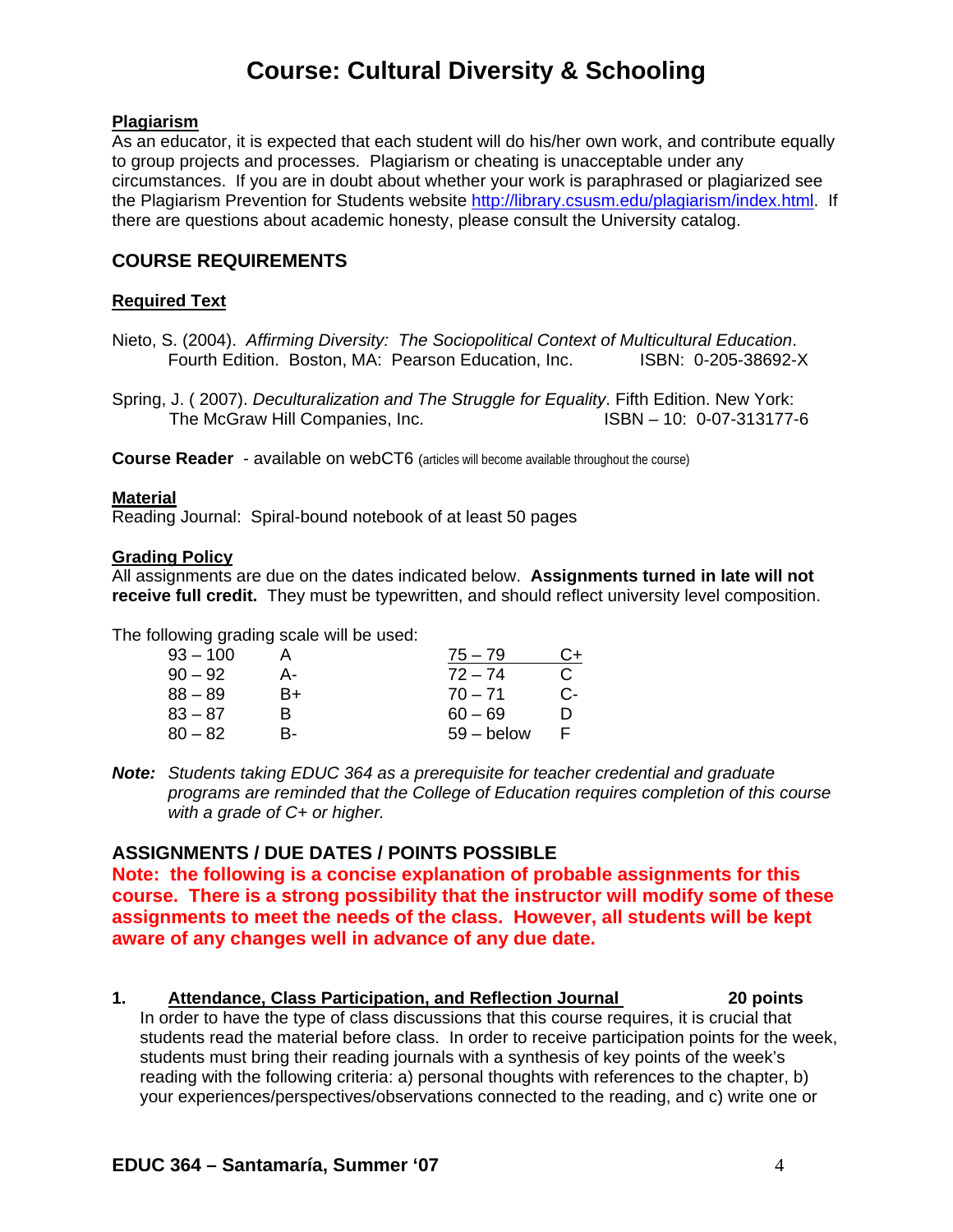two questions that the week's readings prompt you to ask after reflecting on the material. Be prepared to discuss your journal at the beginning of the class in which the reading is due. The journals will be used to allow you to reflect on your learning at the end of the course. Since our class meets three times weekly, please be prepared on *Wednesdays* to reflect on the weekly readings and journal entries. It is important that students are well prepared for course sessions by completing the readings and assignments scheduled before the class meeting.

**DUE: Wednesdays**

### **2. Personal History of Otherness 15 points**

By researching and studying one's relationship to the eight categories of typical "otherness" in U.S. society, it is possible for us to gain an appreciation about ourselves as individuals and our many similarities and differences. In this assignment you are to write one page for each category about your relationship to "otherness" in terms of race, gender, religion, sexual orientation, socioeconomic status, age, physical or mental ability, and language. Reflect on your own experiences in terms of your social context, your family background, and other factors determined by your own circumstances and upbringing. Rank the eight categories from most important to least important in regards to who you are as an individual. Be prepared to discuss your assignment within a larger class dialogue. **DUE: June 9th** 

#### **3. Weekly Discussion Board 20 points**

After our weekly course sessions, you will be asked to write a reflection and post on the discussion board in webCT6. Each reflection will be at least 150 words in length and will cover a variety of topics including; a reflection of your learning experiences, a response to a class discussions, and/or critique of a class reading or film. You will also respond to at least 2 peer entries.

**DUE: Friday evenings from June 1st through June 16th Discussion boards will close on Saturdays after class.** 

#### **4. School Diversity Assessment 25 points**

In small groups, students will provide a research-based assessment of three or more schools from the same district and the same grade levels. The final project could be a PowerPoint, movie, poster, or some other type of creative way to present the information. **DUE: June 13th**

#### **5. My Diversity Action Plan 30 points**

As a way to synthesize all of the information that has been learned during the two and a half weeks, students will create a personal diversity action plan that will discuss and showcase how each future teacher will personally address the achievement gap and promote learning for all students. Plans will be presented in class if time permits.  **DUE: June 16th** 

### **TENTATIVE WEEKLY READINGS / ACTIVITIES**

**As I like to take advantage of the strengths and challenges that each individual class may have, there may be revisions on how the readings will progress. I will keep everyone well-informed of any changes of dates, additional articles, or**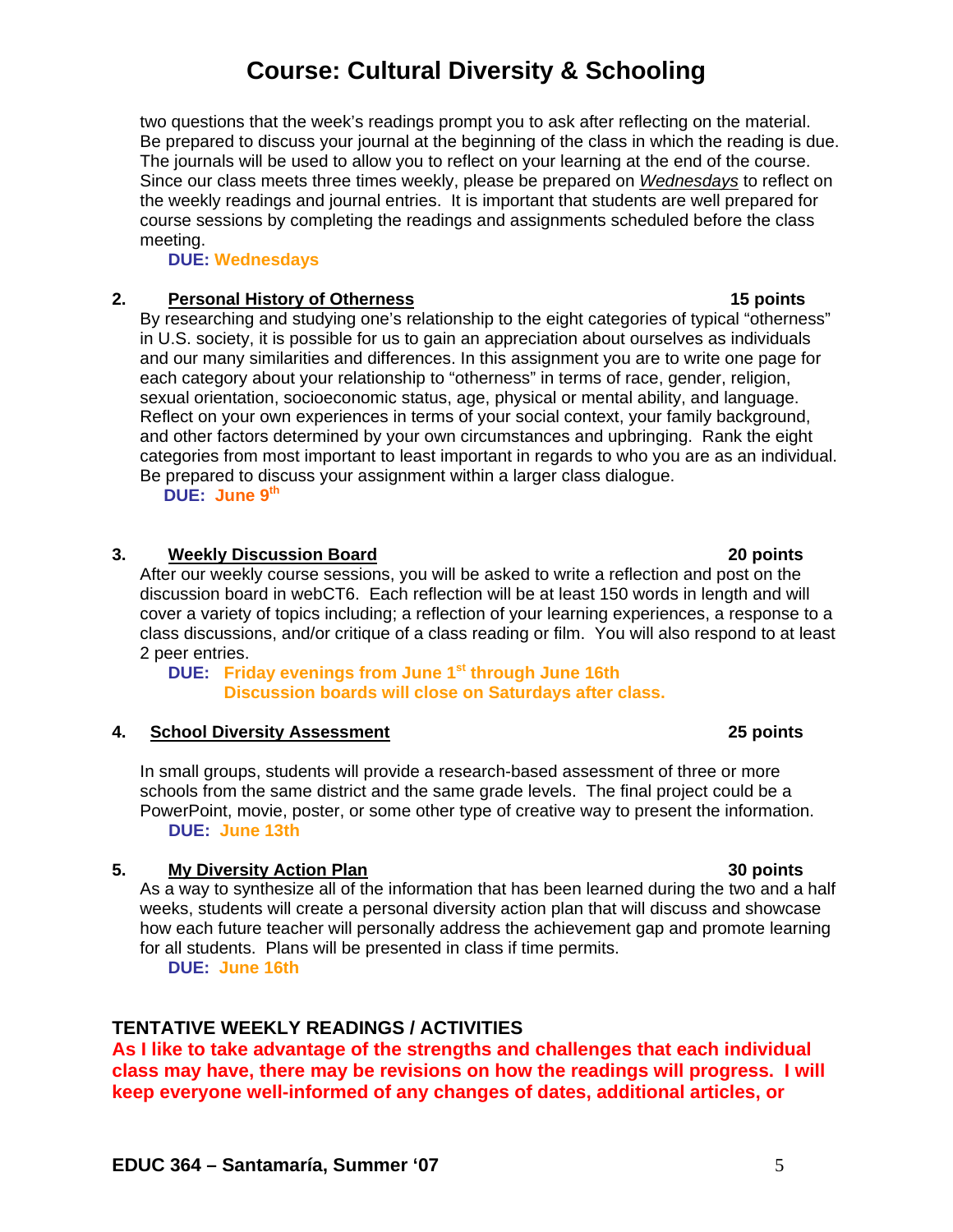### **deletions. Every week all our reading journals will be due on Wednesday and discussion boards posted by Saturday after class.**

**1 Friday June 1st Multicultural Education: Issues and Concepts** 

#### *5:00-7:30PM Face-to-face*

Introductions / Syllabus Overview

Conceptions / Misconceptions of Culture

Multicultural Education

#### **NOTE: Please download the syllabus from the COE Website or WebCT6. I will let you know when all our assignments and readings are posted on WebCT6.**

| 2 Saturday<br>June 2nd              |                                                                                                    | <b>Multicultural Education: Issues and Concepts</b> |  |
|-------------------------------------|----------------------------------------------------------------------------------------------------|-----------------------------------------------------|--|
| Nieto:<br>Due:<br>Jensen:<br>Banks: | Introduction, Chapters 1 and 2<br>"It's Up to Us" (course reader)<br>Bring journal entry to class. | Black and White (course reader)                     |  |

#### *8:00AM-10:30AM Face-to-face*

#### *11:00AM -4:30PM Online*

Dimensions of Multicultural Education

Cultural Issues in Education and Society

Tolerance Issues

Groups & Topics Decided for School Diversity Project!

#### **Personal History of Otherness – Assignment Introduction (Due: June 9)**

| Due :                | Tatum:<br>Nieto: | The Complexity of Identity (course reader)<br>Chapter 3<br>Bring journal. |
|----------------------|------------------|---------------------------------------------------------------------------|
| 3 Wednesday June 6th |                  | <b>Examining Race and Racism</b><br>& Personal / Family Backgrounds       |

#### *5:00PM-8:30PM Online*

White Privilege

Racism and Discrimination

Movie: The Shadow of Hate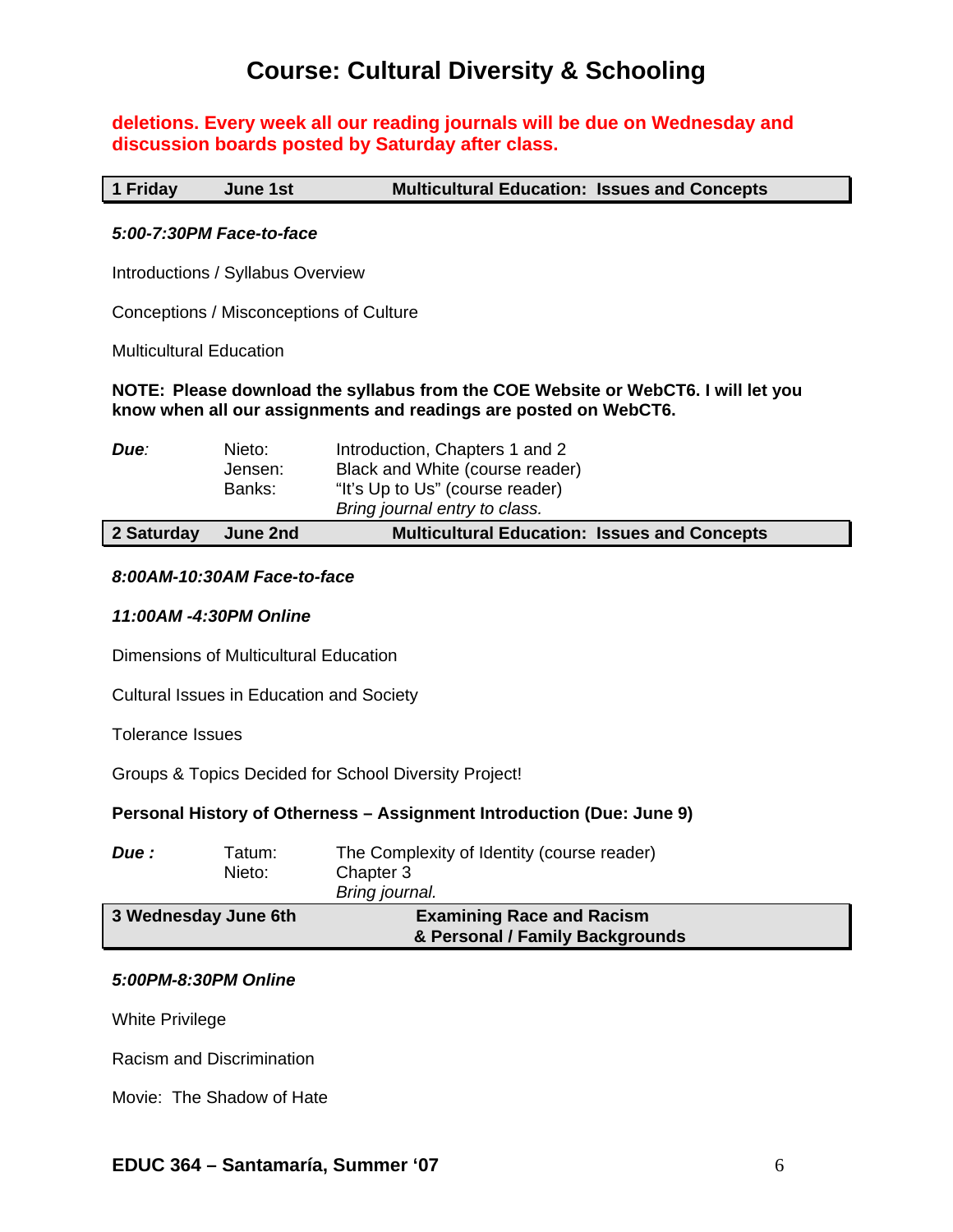#### Personal History of Otherness

Expressing and Respecting Multiple Perspectives

| Due:              | Kosciw & Diaz: The 2005 National School Climate Survey (course reader) |  |  |
|-------------------|------------------------------------------------------------------------|--|--|
|                   | Bring Complexity of Identity (course reader)<br>Tatum: I               |  |  |
|                   | <b>Hitchcock: White American Culture</b>                               |  |  |
|                   | Bring journal.                                                         |  |  |
| 4 Friday June 8th | <b>Gender and GLST Issues</b>                                          |  |  |
|                   | & Examining Social Class / Structural Inequalities                     |  |  |

#### *5:00PM-7:30PM Face-to-face*

Gender Biases

Schooling Experiences of Lesbian, Gay, Bisexual and Transgender Youth

Approaches to Multicultural Education (Models)

Social Class and Educational Inequality

| Due:                | Delpit: The Silenced Dialogue: Power and Pedagogy in Educating Other<br>People's Children (course reader) |
|---------------------|-----------------------------------------------------------------------------------------------------------|
|                     | Ladson-Billings: Culturally Relevant Teaching (course reader)                                             |
|                     | Nieto: Chapter 4 & 5; Bring journal                                                                       |
|                     | Bring journal.                                                                                            |
| 5 Saturday June 9th | <b>Cross-Cultural Teaching &amp; Academic Achievement</b>                                                 |

# *8:00AM-11:00AM Face-to-Face*

### *11:00AM-2:30PM Online*

Approaches to Multicultural Education (Models)

Social Class and Educational Inequality

#### *Due:* **Personal History of Otherness**

Delpit: The Silenced Dialogue: Power and Pedagogy in Educating Other People's Children (course reader) Ladson-Billings: Culturally Relevant Teaching (course reader) Nieto: Chapter 5, 7, and 8 *Bring journal.* 

#### **6 Wednesday June 13th Learning From Students/ Race & Ethnicity**

#### *5:00PM-7:30PM Face-to-face*

Factors Affecting Academic Achievement for Students of Color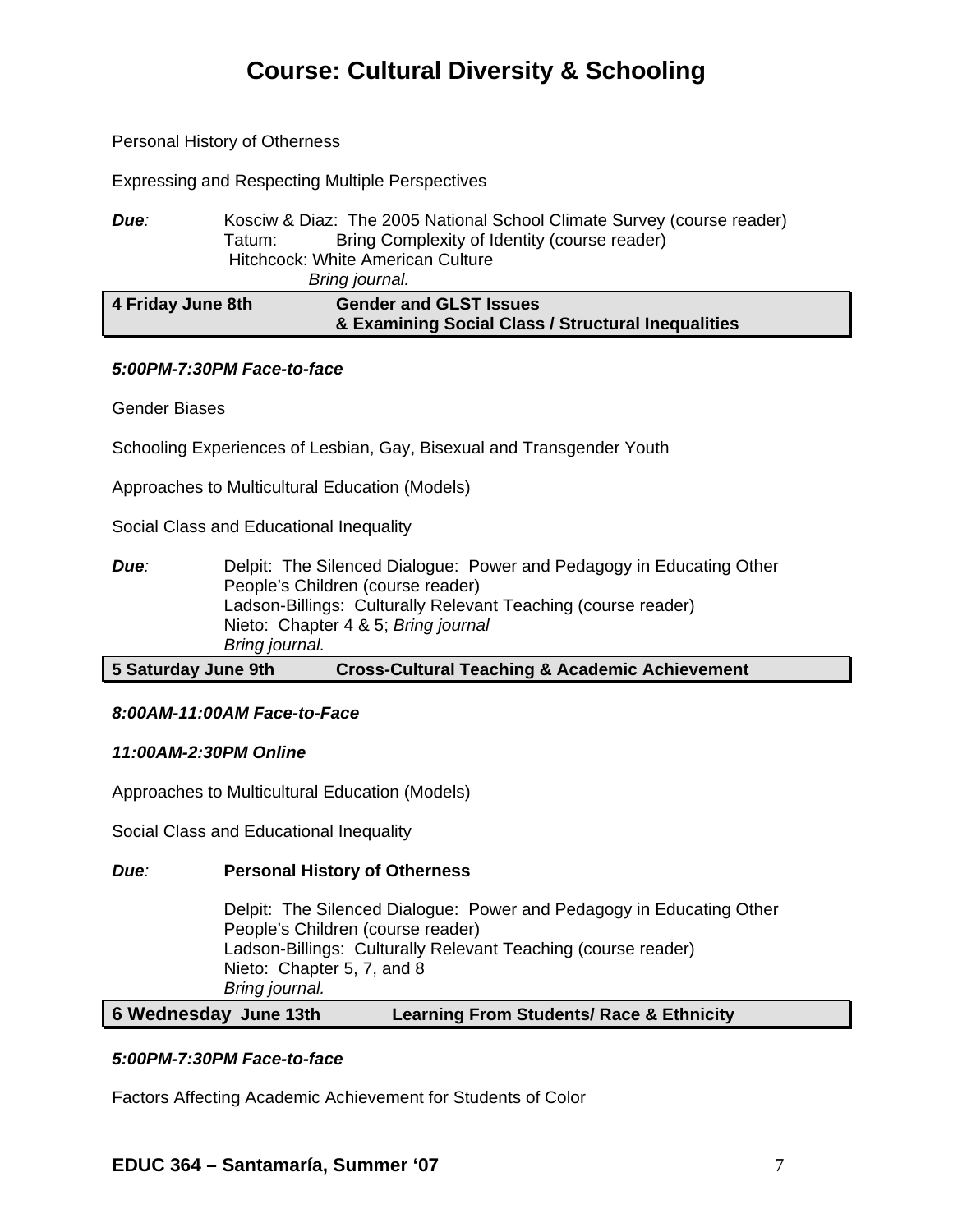Learning from Students

Multiple Perspectives

Colorblind Perspective in Education

Affirmative Action in Schools

| Due:     | <b>School Diversity Assessment</b><br>Nieto: Chapters 6, 9<br>Olsen: Learning the Language of America (course reader)<br>Spring: Chapters 1<br>Bring journal. |  |
|----------|---------------------------------------------------------------------------------------------------------------------------------------------------------------|--|
| 7 Friday | <b>Educational Equity &amp; Language Diversity</b><br>June 15th                                                                                               |  |

#### *5:00PM-7:30PM*

Educating Immigrant Students

Schooling Experiences of Latino Students

Movie: The Lemon Grove Incident

Schooling Experiences of Students of Color

Causes and Effects of Stereotypes

**Due:** Nieto: Chapter 10 Heward, et.al: Educational Equity for Students with Disabilities (reader) Spring: Chapters 2, 3, 4, 5, & 6 *Bring journal.* 

**8 June 16th Educational Equity & Multicultural Education in Practice** 

#### *8:00AM-2:30PM Face-to-face*

Students with Disabilities

School / Family Connections

Present School Diversity Assessments this Week

Final Presentations

Course Evaluations

Due: **My Diversity Action Plan**